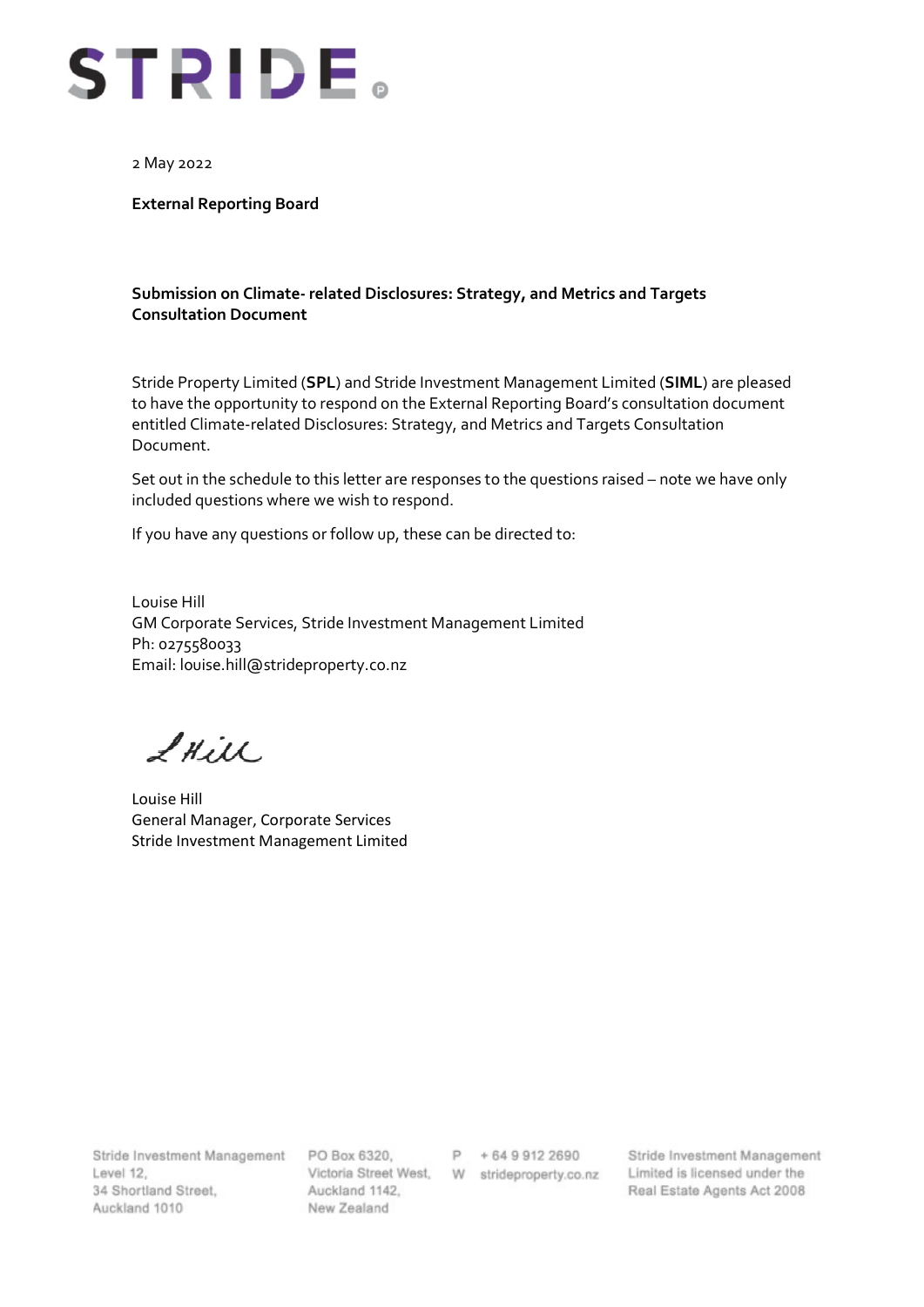## **Strategy**

- *1. Do you think the proposed Strategy section of NZCS1 meets primary user needs?*  Yes.
- *a) Do you think that the information in this section of the standard will provide information that is useful to primary users for decision making? If not, please explain why not and identify any alternative proposals.*

Yes.

*b) Do you consider that this section of the standard is clear and unambiguous in terms of the information to be disclosed? If not, how could clarity be improved?* 

Yes – however, with the Methodologies and assumptions 7(a) & (b), if an industry scenario analysis process has been undertaken, does this need to be described within the disclosure or can a reference be made to a central source which would/should set this out e.g. the website of the entity coordinating the scenarios analysis?

*c) Do you consider that this section of the standard is adequately comprehensive and achieves the right balance between prescriptiveness and principles-based disclosures? If not, what should be removed or added to achieve a better balance?* 

Yes, particularly given the proposed first-time adoption provisions for strategy which enable an organisation to mature in this area.

*2. Do you agree that a standalone disclosure describing the entity's business model and strategy is necessary? Why or why not?* 

While it would be useful to have a standalone disclosure describing the entity's business model and strategy so as to enable all relevant information to be contained in the one place for ease of reading for investors, a brief summary should be sufficient, with perhaps a link to greater detail if required. The standard could be clarified to refer to this, although we think this could develop in practice over time.

*3. Do you agree that we should not prescribe which global mean temperature increase scenario(s) should be used to explore higher physical risk scenarios (such as 2.7°C and/or 3.3°C or by using Representative Concentration Pathways (RCP) such as RCP4.5 or 6), but rather leave this more open by requiring a 'greater than 2°C scenario'? Why or why not?*

Yes, we agree. The key global mean temperature increase is the lower one. Allowing an entity to determine its higher scenario will allow specific scenarios that are suited to the particular industry to be used. We also think that encouraging sector-specific scenario analysis will assist with ensuring a level of consistency. The XRB could consider whether, if a sector-specific scenario has been developed, it is compulsory for the organisation to include the sector-specific scenario(s) in their report, with the option to include more scenarios if the entity considers it appropriate for their business.

*4. We do not require transition plans to be tied to any particular target such as net zero and/or 1.5°C, but that entities will be free to disclose this if they have done so. Do you agree? Why or why not?* 

We think that the transition plan should disclose how an entity is proposing to reach, at a minimum, the lower scenario that they have used for their scenario analysis (i.e. the  $1.5^\circ$ C scenario). This will provide primary users with necessary information describing how the entity is intending to assist in achieving the lower scenario. We think it is important that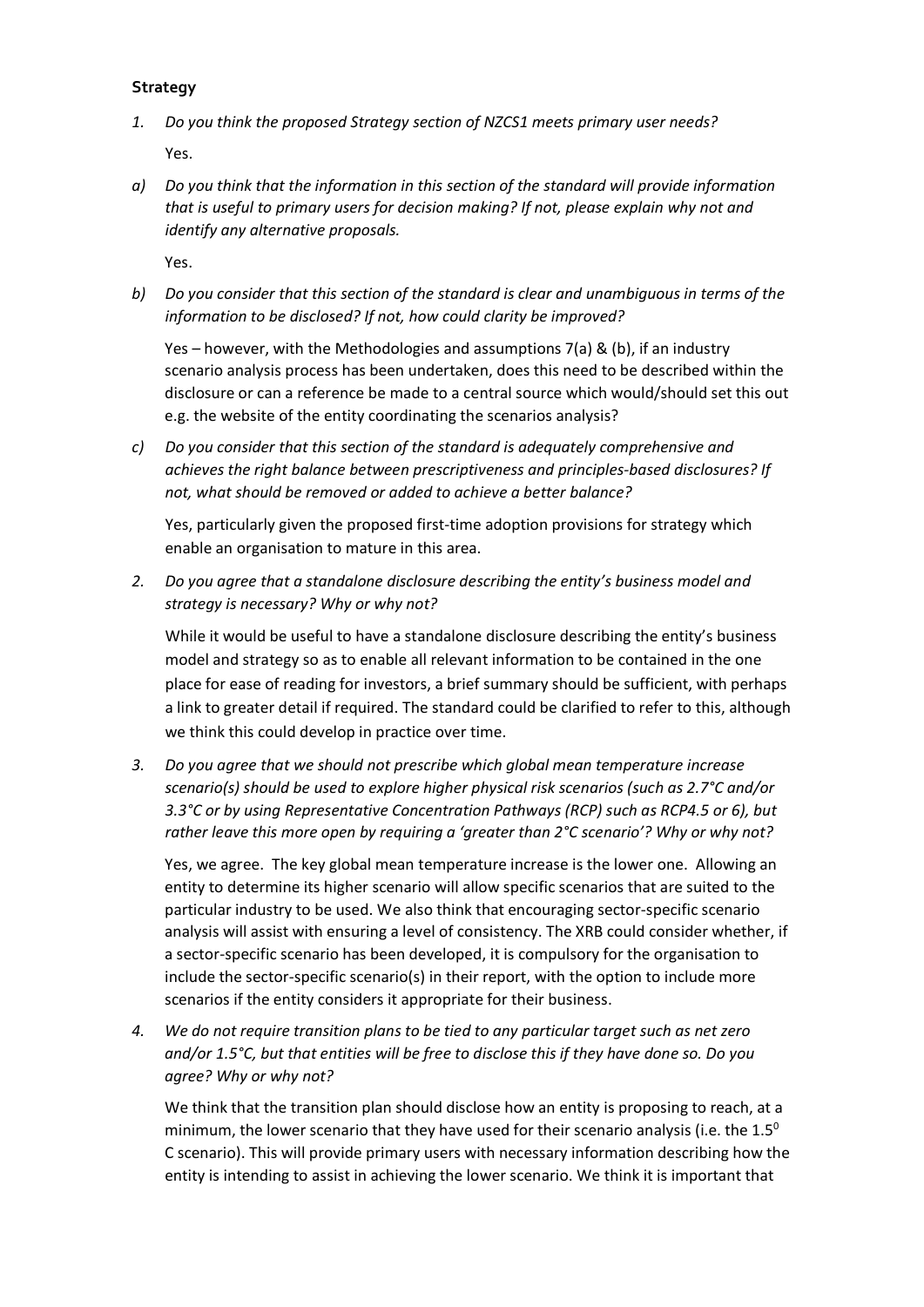the transition plan tie with the transition risks that have been disclosed, and the impact of transitioning to a lower carbon economy that the entity has disclosed as part of its scenario analysis. An entity could choose to also disclose how it will achieve net zero, but this could be optional.

- *6. The XRB has identified adoption provisions for some of the specific disclosures in NZ CS 1:*
- *a) Do you agree with the proposed first-time adoption provisions? Why or why not?*

Yes, we think the first time adoption exemptions strike a good balance. In particular, we think it is important that disclosing financial impacts has a first time adoption exemption, as this is a difficult part of the risk assessment. As the XRB notes, most entities will begin with a qualitative assessment of risks, and then move to a quantitative assessment and in our experience the quantitative assessment takes several months, and accordingly an exemption for disclosing financial information for first time reporters is necessary.

- *b) In your view, is first-time adoption relief needed for any of the other disclosure requirements? Please specify the disclosure and provide a reason.*
- *c) If you are requesting further first-time adoption relief, what information would you be able to provide in the interim?*

## **Metrics and Targets**

*7. Do you think the proposed Metrics and Targets section of NZ CS 1 meets primary user needs?* 

Yes.

*a. Do you think that the information in this section of the standard will provide information that is useful to primary users for decision making? If not, please explain why not and identify any alternative proposals.* 

Yes, with the exception of the metrics described in 4(b) and (c) which we think could be quite subjective and difficult to disclose, and therefore not useful for comparison by investors. We query whether this information is needed if an entity has already disclosed the actual and potential financial impact of risks on its business. In addition, we think 4(e) is not necessary and would not actually assist investors. An entity would not normally disclose the amount of its revenue, assets or other business activities that are aligned with business opportunities, so we query why this information is needed for climaterelated opportunities.

*b. Do you consider that this section of the standard is clear and unambiguous in terms of the information to be disclosed? If not, how could clarity be improved?* 

Yes, subject to the above comments on paragraph 4.

*8. We have not specified industry-specific metrics. The guidance will direct preparers where to look for industry-specific metrics. Do you believe this is reasonable or do you believe we should include a list of required metrics by industry? If so, do you believe we should use the TCFD recommendations or follow the TRWG prototype?*

We consider the requirement to disclose industry-specific metrics is a little unclear, as there are many different metrics that could be applicable, and it will only be useful to investors if all entities in the same industry are disclosing consistent metrics. Accordingly, we suggest including more direction on industry-specific metrics.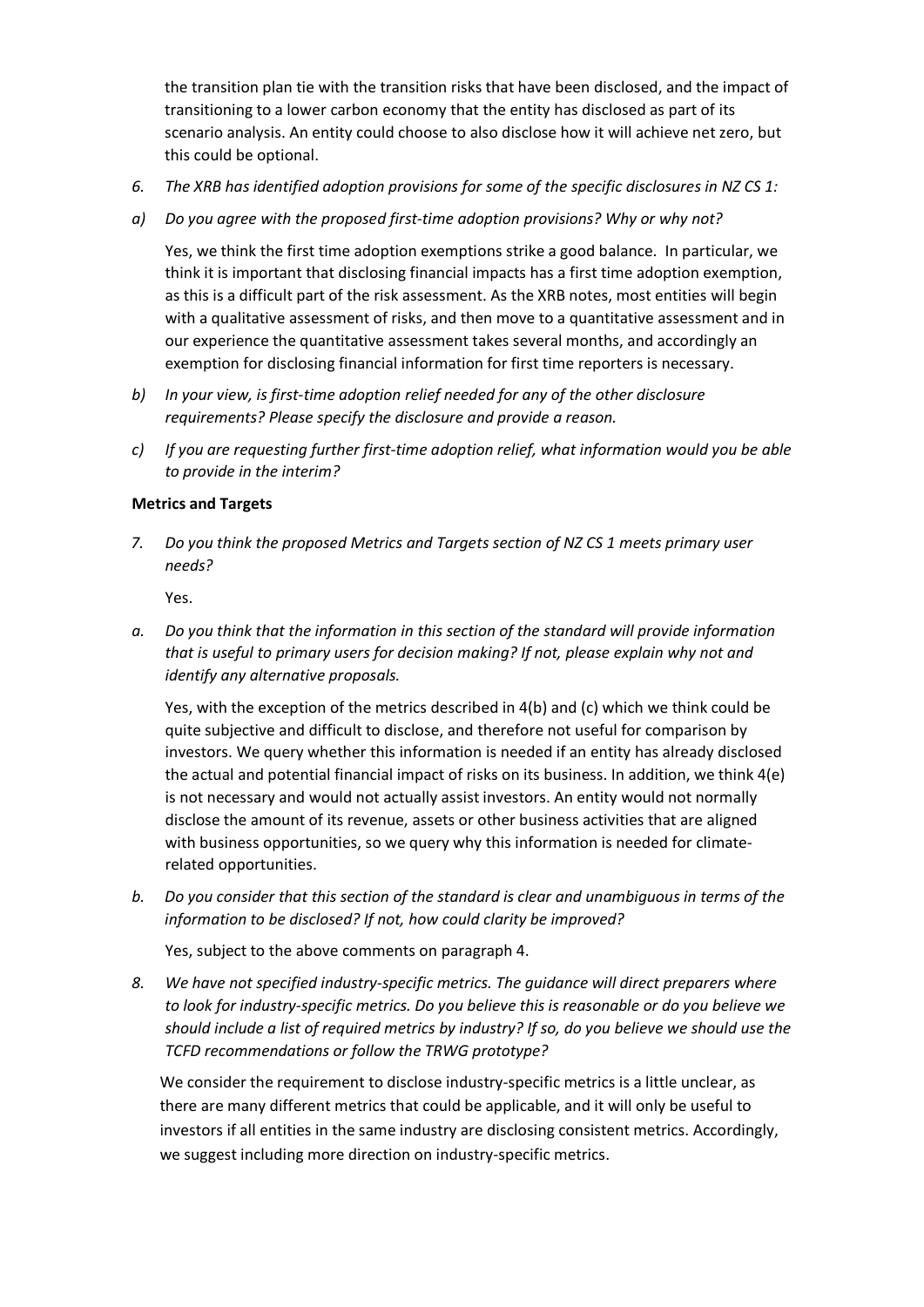*9. We will require disclosure of scope 3 value chain emissions as part of this standard. Are there areas (particularly in your scope 3 value chain) where there are impediments to measuring at present? If so, what are these areas and when do you think it might be possible to measure these areas?*

A large part of our Scope 3 emissions are tenant emissions, and with over 900 tenants obtaining this data is cumbersome and very time consuming. Stride has implemented the BraveGen software system to track our emissions, and this is intended to make data gathering easy, but even with this software we encounter a number of problems.

In many cases there is currently no requirement for tenants to share information with us as landlord (although this will change over time as new leases with the requirement to share data are put in place). Even once the data is obtained initially, we still need to constantly monitor data gathering to ensure accuracy and completeness. If a tenant changes suppliers, this adds to the difficulty of gathering data as tenants do not always inform their landlord when they change supplier.

In many cases the data is from a secondary source (the tenant) and not the supplier of the data (the energy company for example) so accuracy cannot be assumed.

Where we have ICP information (or equivalent) which allows us to obtain data directly from the providers of energy, water etc, the data the suppliers provide is not easy to work with, and the suppliers often assume that all data can be read from invoices, which is a very manual and time consuming process. In addition, our requests for information from suppliers are often ignored.

This is particularly the situation with monopoly providers such as water where they are not set up to allow the provision of summary data over a time period. Updating buildings to enable automatic reading of data will take time to achieve. Therefore, the data may be missing or inaccurate for some time.

We have engaged an additional part time resource to assist with data gathering and monitoring, but even with this additional resource we are not able to obtain all Scope 3 data as yet. Accordingly, we have very little confidence in our Scope 3 data, and we would expect it will take between 2 and 4 years before we can have a level of accuracy – we think the provision of this data needs to become more common, i.e. more companies requesting data in a consistent format, and then it will become more "business as usual" to provide this information, and the data will be more accurate.

We have considered whether it would be useful to mandate in legislation that energy, waste and water suppliers need to provide emissions data information to their customers on request, which could assist – then if, as landlord, we obtained the consent of the tenant to access their data, this would assist with ensuring that we have ease of access to accurate and reliable data.

*10. Paragraphs 8, 9 and 10 contain specific requirements relating to the disclosure of GHG emissions to facilitate the conduct of assurance engagements in line with the requirement of section 461ZH of the Financial Markets Conduct Act. Do you have any observations or concerns about these proposed requirements?*

No observations or concerns.

*11. . Do you have any views on the defined terms as they are currently proposed?*